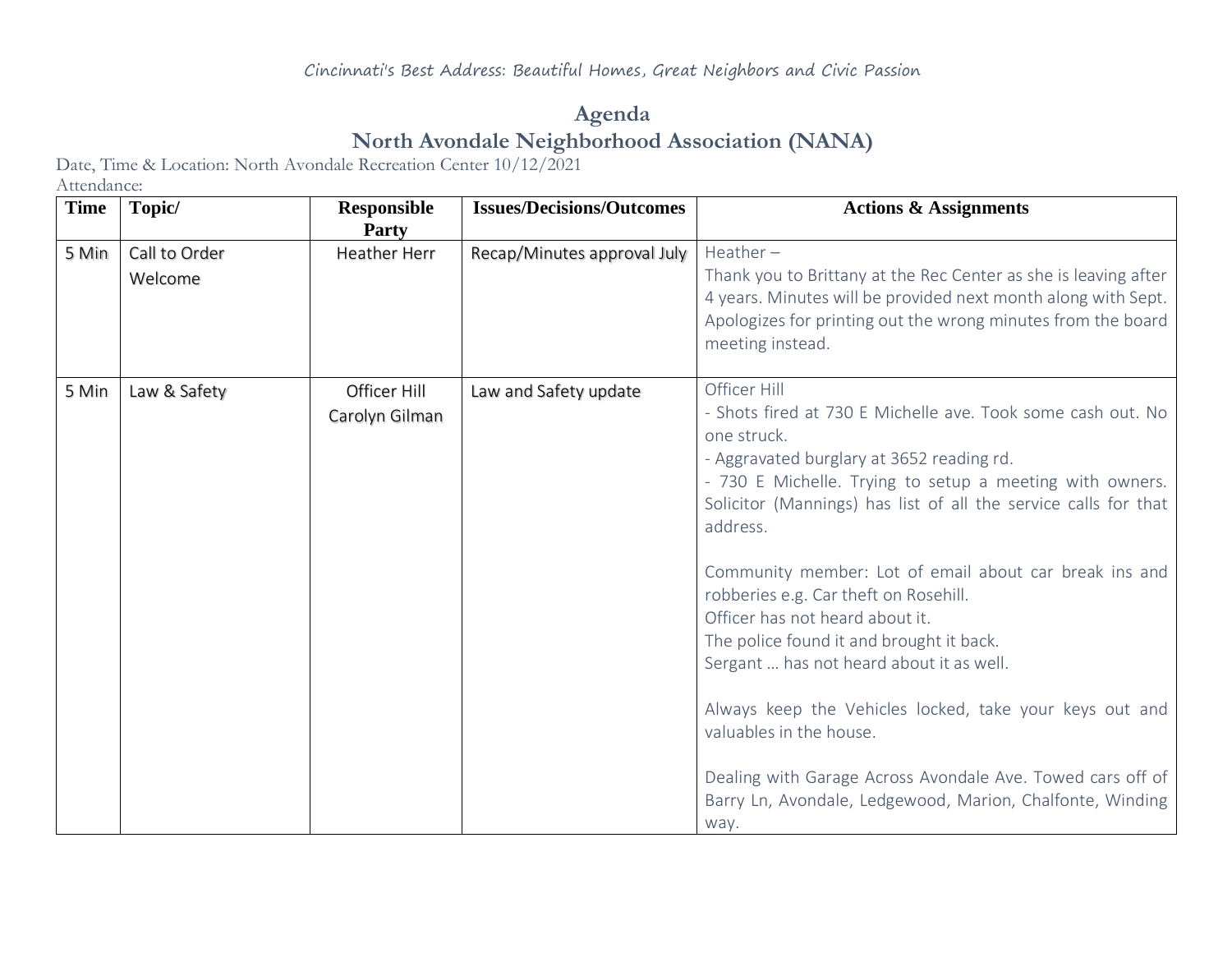|     |                     |              |                                 | Officers number: Call in 765-1212 or 569-8678                                                                                                                                                                                                                                                                                                                                                                                                                                                                                                                                                                                                                                                                                                                                                       |
|-----|---------------------|--------------|---------------------------------|-----------------------------------------------------------------------------------------------------------------------------------------------------------------------------------------------------------------------------------------------------------------------------------------------------------------------------------------------------------------------------------------------------------------------------------------------------------------------------------------------------------------------------------------------------------------------------------------------------------------------------------------------------------------------------------------------------------------------------------------------------------------------------------------------------|
| 10  | Reading Road update | Joseph Malek | City of Cincinnati will present | 3468 Reading rd, update.                                                                                                                                                                                                                                                                                                                                                                                                                                                                                                                                                                                                                                                                                                                                                                            |
| Min |                     | Jeff Herr    | the community engagement        |                                                                                                                                                                                                                                                                                                                                                                                                                                                                                                                                                                                                                                                                                                                                                                                                     |
|     |                     |              | process regarding proposed      | Joe Malek, City of Cincinnati -                                                                                                                                                                                                                                                                                                                                                                                                                                                                                                                                                                                                                                                                                                                                                                     |
|     |                     |              | buyers of 3864 Reading Road     | Port has distributed purchase option to Rosemaries based on<br>'Shovel ready' project. City has not received a formal request<br>from port yet. Purchase option has not been exercised.<br>We plan to do due diligence from the applicant. We will<br>engage the community before that. Once we request a formal<br>request from Port We will refer this project to planning staff.<br>Community council and residents within 400' will also be<br>notified. Everyone will give their feedback and documented.<br>We will bring the valuation to the community council before<br>we take a decision.<br>We will be working with Rosemaries per the City Ordinance.<br>Just for our awareness, the City Council has passed an<br>oridnance to support them through realstate development<br>project. |
|     |                     |              |                                 | Questions/Answer:<br>Port will do due diligence.<br>Then port will write letter to the City asking for approval to the<br>Dept of Community and Economic Dev. Then the dept of<br>comm and econ development will engage with community<br>and NANA meeting.<br>Critirea for approve/disapprove:<br>Business has a viable operation and if it is practical use for site.                                                                                                                                                                                                                                                                                                                                                                                                                             |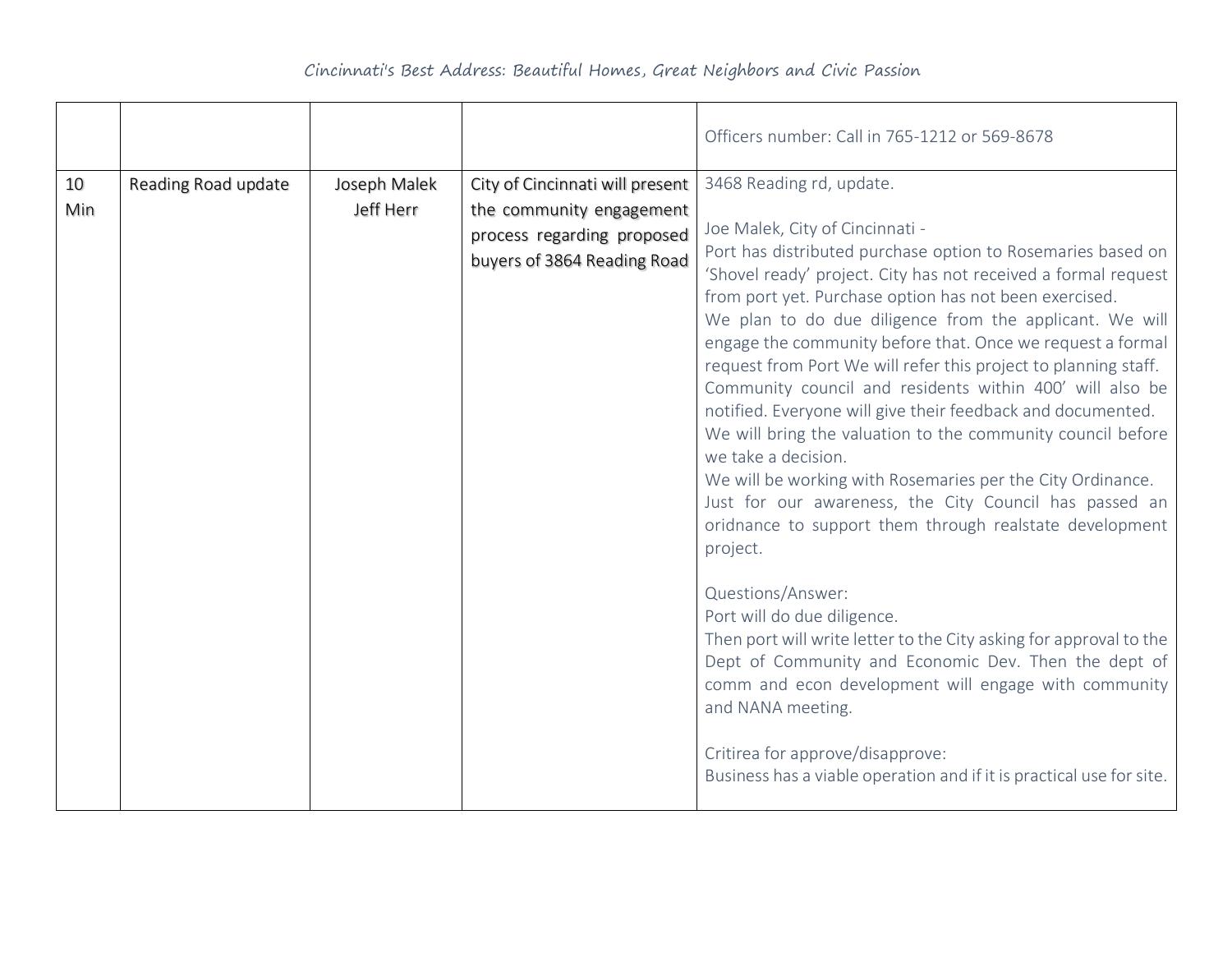|  |  | Que: Do you have any concern about business going with             |
|--|--|--------------------------------------------------------------------|
|  |  | Planned Cincinnati?                                                |
|  |  | Ans: Based on Who is shovel ready.                                 |
|  |  |                                                                    |
|  |  | Are you aware that North Avondale and NABA (business               |
|  |  | association) has opposed to the highest and best use for this      |
|  |  | proposal? We had proposed the other candidate.                     |
|  |  |                                                                    |
|  |  |                                                                    |
|  |  | Are you aware of propaganda by Rosemaries Babies against           |
|  |  | NANA?                                                              |
|  |  |                                                                    |
|  |  | Dan Bower Dept Director Community and Eco Dev- Port                |
|  |  | reviewed. Rosemaries seem to have the greatest probability of      |
|  |  | successful realestate project. Does it have all the components?    |
|  |  | No. There are a lot of due diligence period port has proposed      |
|  |  | for 6 months to review, zoning, fund raising, etc NANA's           |
|  |  | opposition will be factored in the decision making. The other      |
|  |  |                                                                    |
|  |  | applicant did not meet the criteria. There is no revisiting of the |
|  |  | other applicants at this point.                                    |
|  |  | Jeff - Does our opinion collectively matter or don't? Why will     |
|  |  |                                                                    |
|  |  | it matter now when the Port and City has ignored us already        |
|  |  | on this matter.                                                    |
|  |  |                                                                    |
|  |  | Dan - Part of the process:                                         |
|  |  | Due diligence is neutral. Port is collecting material will turn    |
|  |  | over to the city. Port and city will review it.                    |
|  |  |                                                                    |
|  |  | Que: Is there a time limit?                                        |
|  |  | Ans: 6 months from executed. They could ask for extension          |
|  |  | and this could go on forever. Purchase agreement was               |
|  |  | approved 2 weeks.                                                  |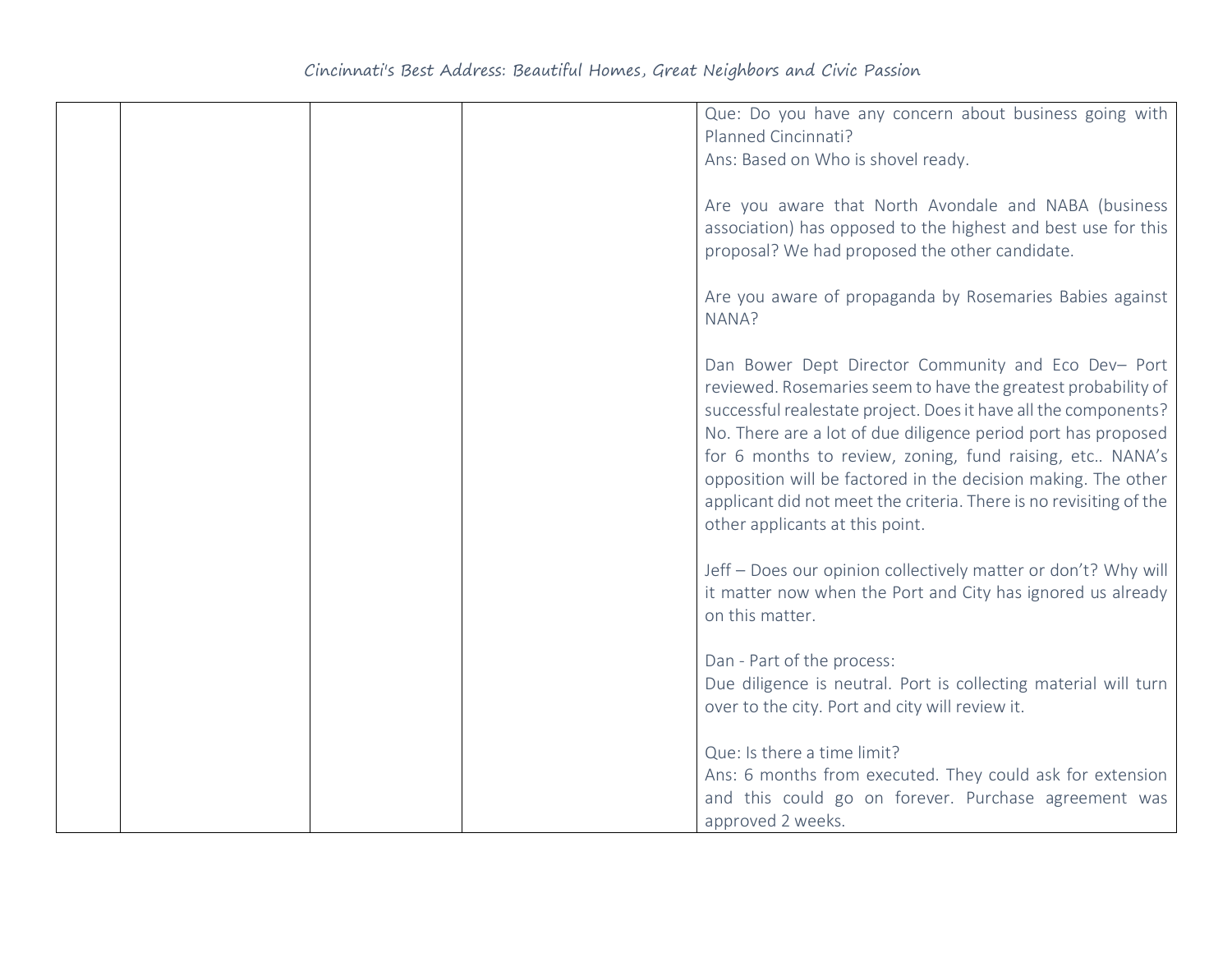|  |  | Dan Bower - We don't have a final project. We just had<br>enough to say that the other two proposal were not possible.<br>Port wants time to review the proposal further.                                                                                                                                                                                                                              |
|--|--|--------------------------------------------------------------------------------------------------------------------------------------------------------------------------------------------------------------------------------------------------------------------------------------------------------------------------------------------------------------------------------------------------------|
|  |  | Que: Would you still accept other options at this point?<br>Ans, Dan Bower: Port has concluded that process and gone<br>into a purchase option and not open for other options at this<br>point. He wants to emphasize that this is not as if they have<br>small barriers to cross. This is a significant undertaking that will<br>involve a capital campaign and operations. Yes NANA voice<br>matter. |
|  |  | Que: Even if port says Yes, does our opinion matter?<br>Ans: It is a factor, but we may or may not agree? Other than<br>Use there are other concerns from the point of the City and<br>Port. That is why time is helpful to see if this is a viable project.                                                                                                                                           |
|  |  | Que: How does it adhere to Planned Cincinnati?<br>Ans: Planned Cincinnati is a very broad guiding document.<br>there could be things which could support non profit.                                                                                                                                                                                                                                   |
|  |  | Que: Isn't core principle of Planned Cincinnati to revitalize<br>Urban business districts?<br>Ans: Its one of the many. Planned Cincinnati is about Housing,<br>services, jobs, investment.                                                                                                                                                                                                            |
|  |  | Que: Does City Council has the ultimate decision making on<br>this matter?<br>Ans: City manager is the deciding factor. They are<br>recommended by Development committee.                                                                                                                                                                                                                              |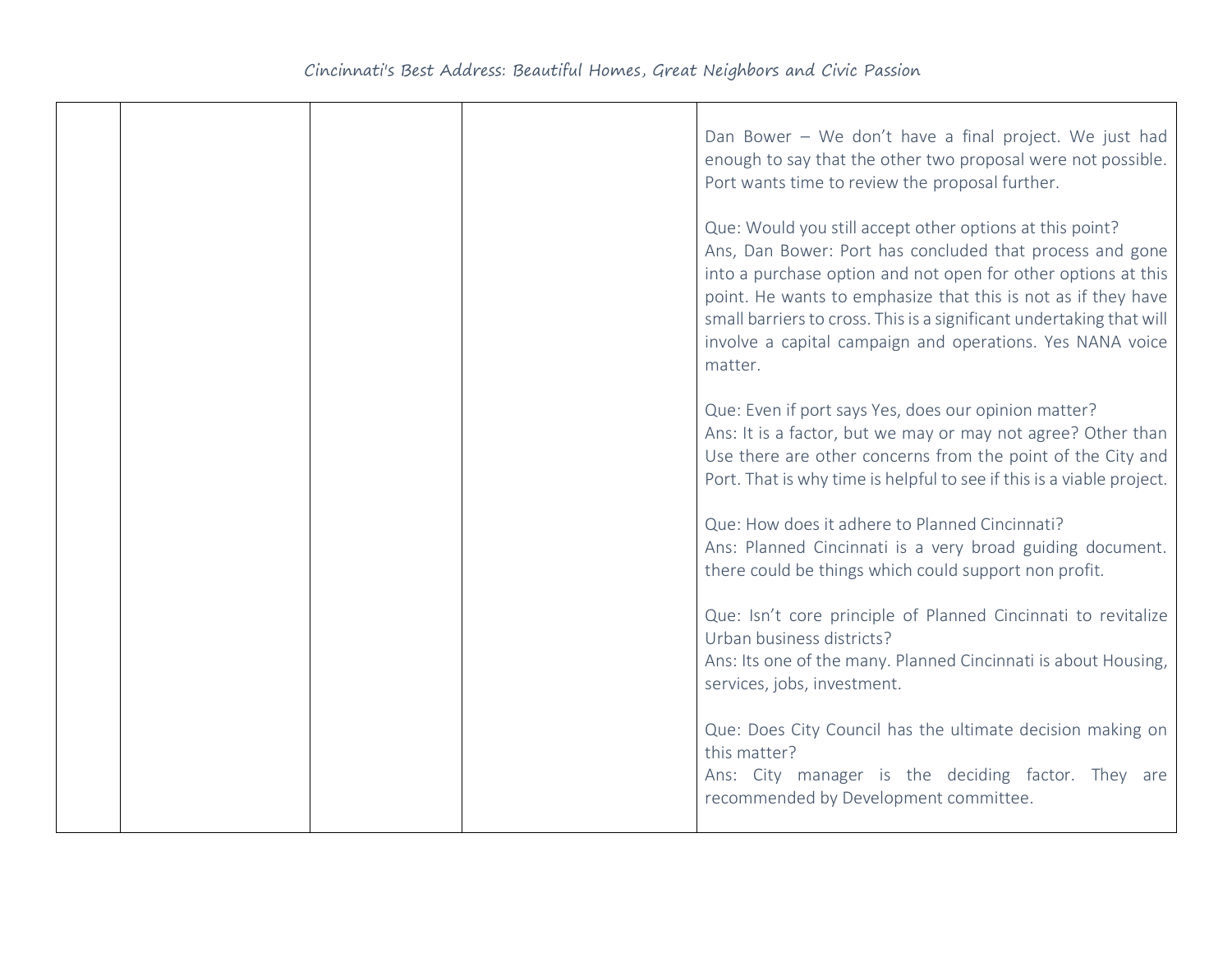|  |  | Factors include Capital campaign, Operations plan, fundraising                                     |
|--|--|----------------------------------------------------------------------------------------------------|
|  |  | strategy to make this project successful.                                                          |
|  |  |                                                                                                    |
|  |  | Que: Are we able to share the purchase option to the public.                                       |
|  |  | Ans: Yes                                                                                           |
|  |  |                                                                                                    |
|  |  | Beth. Do you take into account how much transitional housing                                       |
|  |  | may already have in the neihborhood? There is a lot of                                             |
|  |  | transitional housing. Silver livings, Volunteers of America, etc.                                  |
|  |  | Ans: Dan Bower - There are many districts where there is quiet                                     |
|  |  | not the demand. Regarding the vacant lot on reading, it's a                                        |
|  |  | hard land to build on. There is a high cost of renovation. Office<br>vacancies is only increasing. |
|  |  |                                                                                                    |
|  |  | Que: We have contributed \$30,000 in stabilization of this                                         |
|  |  | property. Transitional housing was not a permitted use of                                          |
|  |  | those funds. Is that considered into the decision?                                                 |
|  |  | Ans: Depending upon the where the funds came from that                                             |
|  |  | were used by NANA there may not be any limitation on how                                           |
|  |  | the funds could be used.                                                                           |
|  |  |                                                                                                    |
|  |  | Que: We looked at the other proposal from Grace and Grit and                                       |
|  |  | it was very promising. Will you look at the other proposal?                                        |
|  |  | Ans: Its about "do specific users fit in specific bldgs."                                          |
|  |  | Community Comment: It seems that city would help                                                   |
|  |  | neighboorhood as a partner. This is not a partnership. This is                                     |
|  |  | what we do what we see fit and it doesn't matter what you                                          |
|  |  | say.                                                                                               |
|  |  |                                                                                                    |
|  |  | Joe M- We still had an application process. We have to give                                        |
|  |  | them a chance.                                                                                     |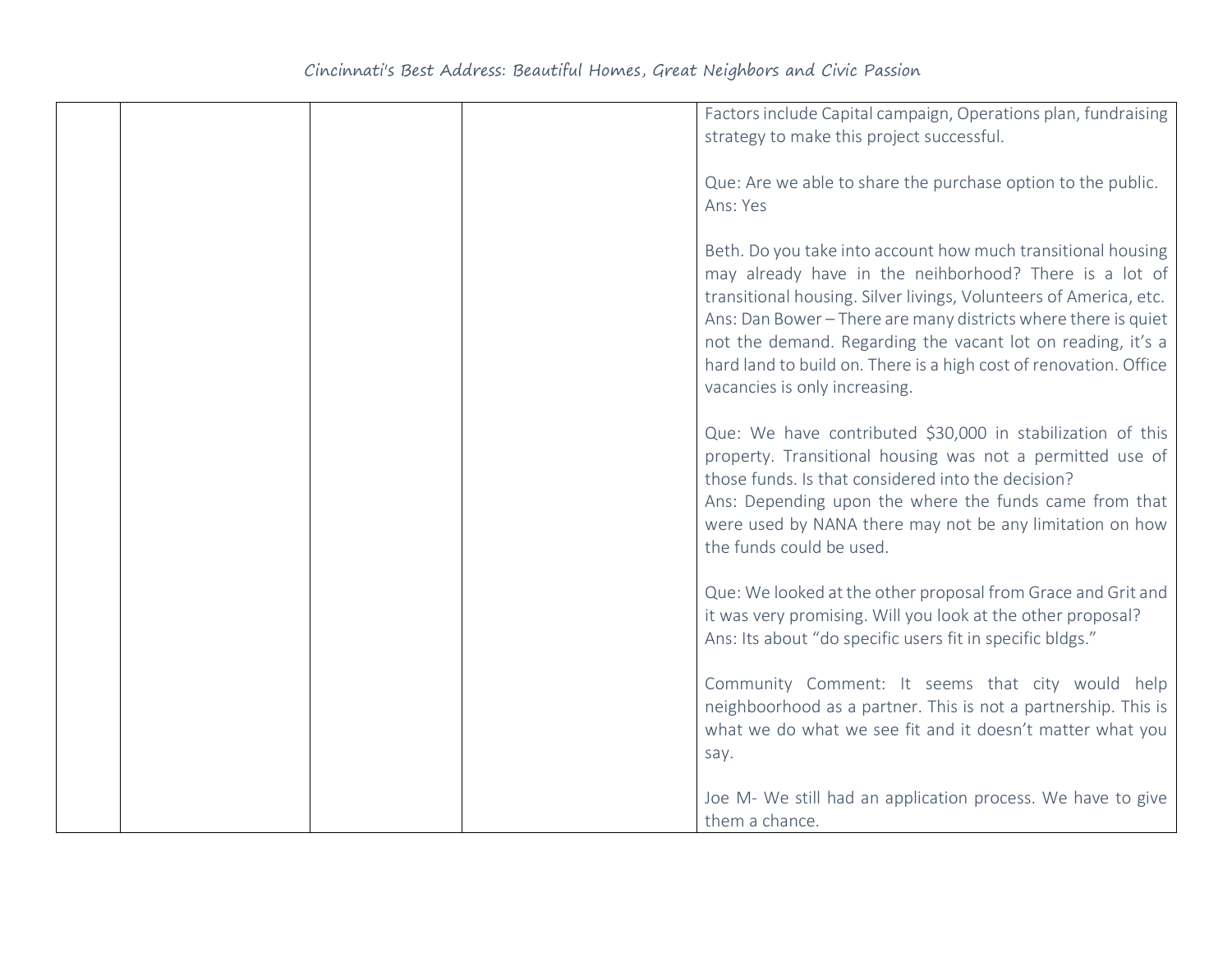|       |                                                |                                 |                                                                                                         | Jeff - Did you review both applications?                                                                                                                                                                                                                                                                          |
|-------|------------------------------------------------|---------------------------------|---------------------------------------------------------------------------------------------------------|-------------------------------------------------------------------------------------------------------------------------------------------------------------------------------------------------------------------------------------------------------------------------------------------------------------------|
|       |                                                |                                 |                                                                                                         | Port rep - I am not responsible for this hearing. Brian G who is<br>responsible is not present today.                                                                                                                                                                                                             |
|       |                                                |                                 |                                                                                                         | Jeff - To say one was better than the other is false. The joint<br>strategic neighborhood committee, NANA, NABA has<br>reviewed and approved the other proposal based on factors.<br>We want to have a voice in the future.                                                                                       |
|       |                                                |                                 |                                                                                                         | Sandesh: Grace and Grit who has business case for 25 to 50%<br>profit year after year has been turned down against<br>Rosemaries Babies who's proposal is based on hypothetical<br>situations to raise funds to run the business. What truly is the<br>rationale behind selecting Rosemaries over Grace and Grit? |
|       |                                                |                                 |                                                                                                         | Jeff - Very first thing the Port said to us is we want to have a<br>tax positive business. The decision doesn't represent that goal.                                                                                                                                                                              |
| 5 Min | Treasury                                       | Robin Sensor                    | <b>Community Activation Grant</b><br>submitted<br><b>Financial Update</b><br>2021 vote - NSP submission | - We have applied for the \$10K grant.<br>- We have sent the final report for the NSP grant.<br>- We will be applying for a grant for this year<br>- Proposing \$4938 for beautification.<br>- \$3000 for communication newsletter.<br>All in favor. No oppose.                                                   |
| 5 Min | Beautification<br>Keep Cincinnati<br>Beautiful | Jolene Struebbe<br>Coral Weigel | Adopt a spot presentation                                                                               | Coral. Join adopt a spot. Commit one spot for one year as small<br>as you like. Section of a park or a corner. Appeal to some grand<br>kids.<br>Looking for a co-chair. Need help.<br>Event with Xavirer 10/23.<br>Keepcincinnatibeautiful.com for community hours.                                               |